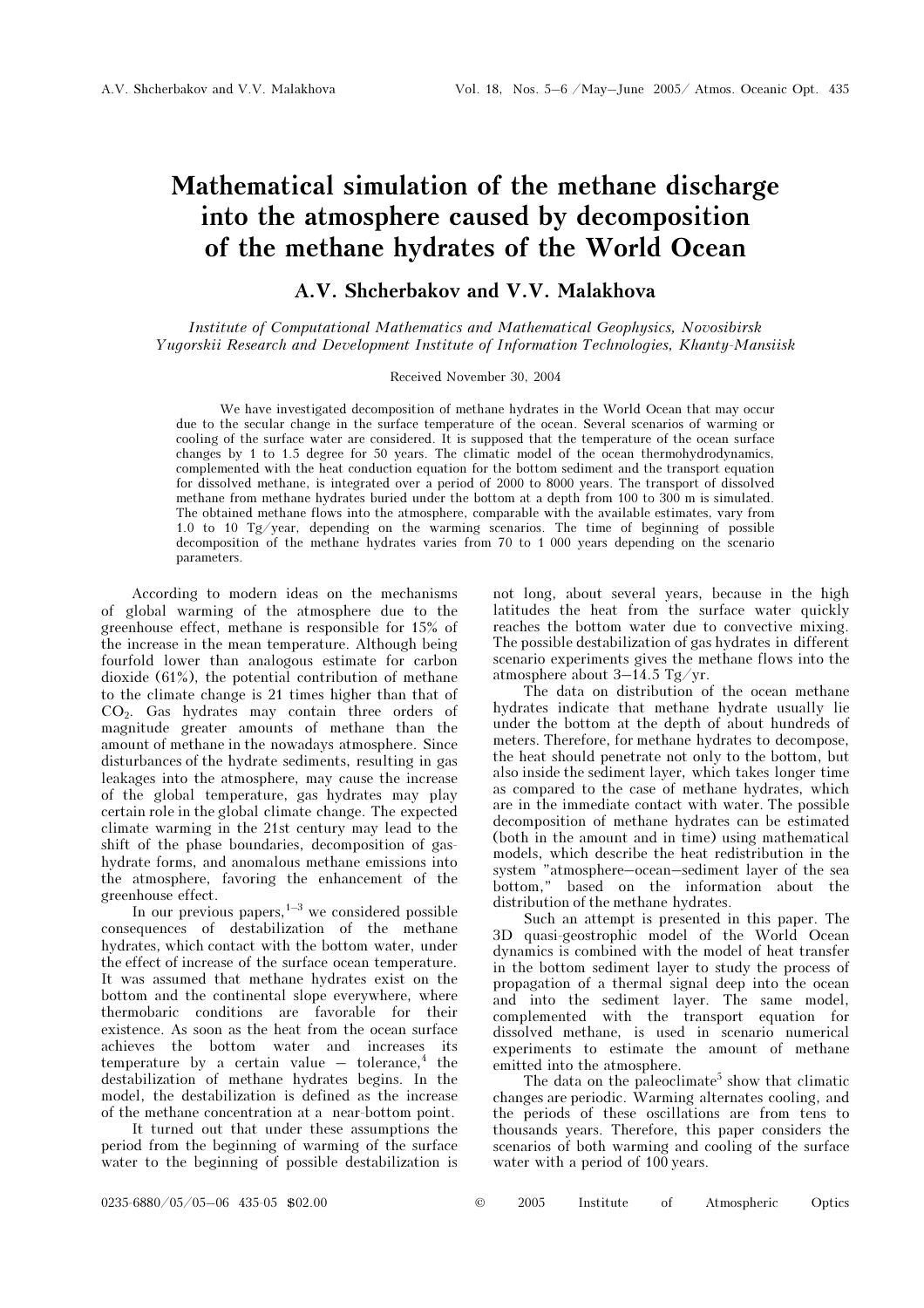The climatic state of the ocean was obtained from the 3D model of the World Ocean dynamics, including the seasonal variability, with regard for the actual<br>topography of the bottom.<sup>6</sup> The problem was solved in the polygonal area of the World Ocean on a 5-degree latitude–longitude grid from 72.5°S to 87.5°N with 24 vertical levels until the achievement of the quasistationary state in the period of several thousands of years.<sup>7</sup>

The equations describing the ocean climate have the form

$$
R_1 u + \ell v = -\frac{1}{a p_0 \sin \theta} \frac{\partial P}{\partial \lambda} + \frac{\partial}{\partial z} v \frac{\partial u}{\partial z};
$$
 (1)

$$
-\ell u + R_1 v = -\frac{1}{a p_0} \frac{\partial P}{\partial \theta} + \frac{\partial}{\partial z} v \frac{\partial v}{\partial z};
$$
 (2)

$$
\frac{1}{a\sin\theta} \left(\frac{\partial u}{\partial \lambda} + \frac{\partial v\sin\theta}{\partial \theta}\right) + \frac{\partial w}{\partial z} = 0;\tag{3}
$$

$$
P = -g\rho_0 \zeta + g \int_0^z \rho dz; \qquad (4)
$$

$$
\frac{\partial T}{\partial t} + \frac{u}{a\sin\theta} \frac{\partial T}{\partial \lambda} + \frac{v}{a} \frac{\partial T}{\partial \theta} + w \frac{\partial T}{\partial z} = \frac{\partial}{\partial z} k \frac{\partial T}{\partial z} + \frac{\mu}{a^2} \Delta T; \quad (5)
$$

$$
\frac{\partial S}{\partial t} + \frac{u}{a\sin\theta} \frac{\partial S}{\partial \lambda} + \frac{v}{a} \frac{\partial S}{\partial \theta} + w \frac{\partial S}{\partial z} = \frac{\partial}{\partial z} k \frac{\partial S}{\partial z} + \frac{\mu}{a^2} \Delta S; \quad (6)
$$

$$
\rho = \rho_0 + 10^{-3} [0.802(S - 35) - T(0.0735 + 0.00469T). (7)
$$

The boundary conditions are:

at 
$$
z = 0
$$
:  
\n
$$
v \frac{\partial u}{\partial z} = -\frac{\tau_{\lambda}}{\rho_0}, \quad v \frac{\partial v}{\partial z} = -\frac{\tau_{\theta}}{\rho_0};
$$
\n
$$
w = 0; \quad T = T^*(t, \lambda, \theta, 0); \quad S = S^*(t, \lambda, \theta, 0); \tag{8}
$$
\nat  $z = H$ :

$$
v\frac{\partial u}{\partial z} = -R_2 \int_0^H u dz, \quad v\frac{\partial v}{\partial z} = -R_2 \int_0^H v dz;
$$

$$
w = \frac{u}{a\sin\theta} \frac{\partial H}{\partial \lambda} + \frac{v}{a} \frac{\partial H}{\partial \theta}; \quad k\frac{\partial T}{\partial z} = 0, \quad k\frac{\partial S}{\partial z} = 0. \quad (9)
$$

At the lateral surface  $\Gamma$ :

$$
\mu \frac{\partial T}{\partial n} = 0; \quad \frac{\partial S}{\partial n} = 0; \quad u_n = 0. \tag{10}
$$

At the initial time  $t = 0$ :

$$
T = T^*(\lambda, \theta, z), \quad S = S^*(\lambda, \theta, z). \tag{11}
$$

The following designations are used:  $u$ ,  $v$ ,  $w$  are the velocity vector components along the directions λ, θ, z, where λ is the longitude, θ is latitude, and the  $z$  axis is directed vertically downward;  $t$  is time; P is pressure;  $\rho_0$ ,  $\rho$  are the mean value and the anomaly of density;  $\zeta = \xi - P_{\text{atm}}/(g\rho_0)$  is the reduced level;  $P_{\text{atm}}$  is the atmospheric pressure;  $z = \xi(\lambda, \theta)$  is the equation of the ocean surface;  $R_1u$ ,  $R_1v$  is the parameterization of the horizontal turbulent viscosity; ν is the vertical turbulent viscosity coefficient; k and µ are the coefficients of the vertical and horizontal turbulent diffusion of heat, salt, and dissolved methane;  $\ell = 2\omega \cos \theta$  is the Coriolis parameter;  $a, \omega$ , and  $q$  are the Earth's radius, angular velocity, and acceleration due to gravity;

$$
\tau_{\lambda}(t, \lambda, \theta), \tau_{\theta}(t, \lambda, \theta)
$$

are known wind friction stresses;

$$
T^*(\lambda, \theta, z), S^*(\lambda, \theta, z)
$$

are the calculated 3D climatic fields of temperature and salinity, which were obtained by integrating the model  $(1)$ – $(7)$  until the achievement of the quasistationary state;

$$
T^*(t, \lambda, \theta, 0), S^*(t, \lambda, \theta, 0)
$$

are the seasonally varying surface temperature and salinity, defined on the ocean surface;  $R_2$  is the bottom friction coefficient; *n* is the normal to the surface  $\Gamma$ ;  $H(λ, θ)$  is the relief of the ocean bottom.

The ocean model is complemented with the 1D model of the bottom sediment layer having the thickness  $d = 1000$  m:

$$
\frac{\partial T_{\rm S}}{\partial t} = \frac{\partial}{\partial z} k_{\rm S} \frac{\partial T_{\rm S}}{\partial z};\tag{12}
$$

$$
z = H: T_{\rm S} = T_{\rm S,B}, \tag{13}
$$

$$
z = H + d: \ k_{\rm S} \frac{\partial T_{\rm S}}{\partial z} = Q_{\rm t}; \tag{14}
$$

$$
t = 0: T_{\rm S} = T_{\rm S,C}(z),\tag{15}
$$

where  $k<sub>S</sub> = 10<sup>-2</sup>$  cm/s is the thermal diffusivity of the sediment layer;  $Q_t = 3^{\circ}/100$  m is the geothermal heat flux;  $T_{S,C}(z)$  is the solution of the stationary equation (12) with the climatic temperature  $T_{SB}$ from the problem  $(1)$ – $(10)$ .

The transport of dissolved methane is described by the equation

$$
\frac{\partial C}{\partial t} + \frac{u}{a\sin\theta} \frac{\partial C}{\partial \lambda} + \frac{v}{a} \frac{\partial C}{\partial \theta} + w \frac{\partial C}{\partial z} = \frac{\partial}{\partial z} k \frac{\partial C}{\partial z} + \frac{\mu}{a^2} \Delta C \quad (16)
$$

with the boundary conditions:

$$
z = 0: C = C^*(\lambda, \theta, 0),
$$
  
\n
$$
z = H: k \frac{\partial C}{\partial z} = 0;
$$
 (17)  
\nat  $\Gamma: \mu \frac{\partial C}{\partial n} = 0.$ 

Here  $C$  is the concentration of dissolved methane,  $C<sup>*</sup>(λ, θ, 0)$  are the preset values of the methane concentrations on the ocean surface, which change zonally from 50 ppb in the southern high-latitude ocean areas to 100 ppb in the northern ones.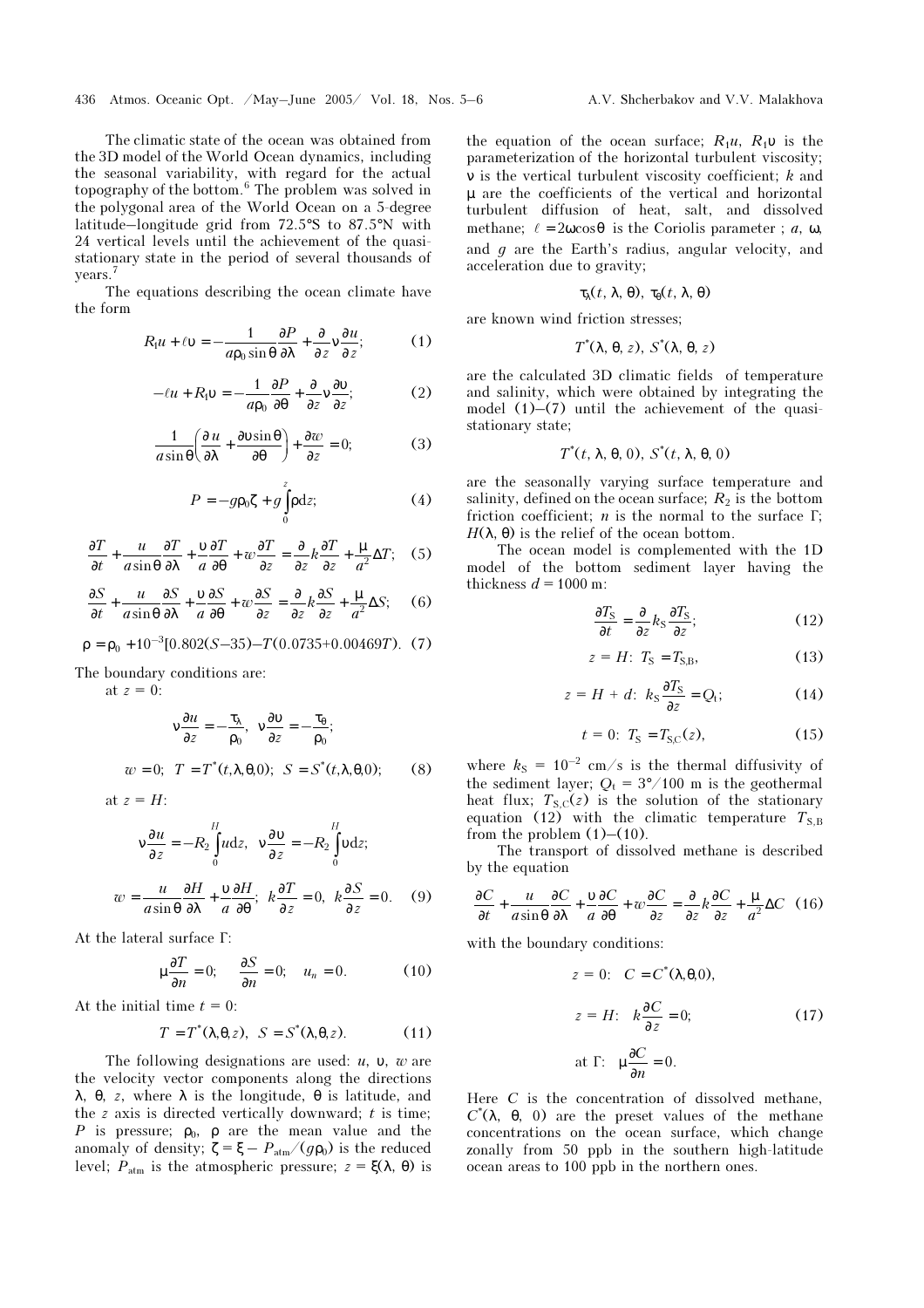Several scenario experiments have been conducted. Each of the experiments started using the same initial climatic fields calculated. It was assumed, as before, that methane hydrates exist everywhere in the sediment layer, where the thermobaric conditions for their existence are fulfilled. In all the experiments, the time to the beginning of destabilization of the methane hydrates was estimated, the bottom part containing such sources was determined, and the diffusion methane flow into the atmosphere was found.

In the "Warming" experiment, the seasonally varying temperature of the ocean surface everywhere, except for polar regions, which are covered with ice whole year round, first increased linearly by 1.5° for the first 50 years of the experiment and then decreased also linearly by 1.5° to the initial values for 50 years as well. Then the temperature of the ocean surface continued to vary in accordance with the seasonal climatic data. The thermal signal from the ocean surface was transported into the ocean depth to nearbottom layers by convective mixing and by currents. Then, using the one-dimensional thermal conductivity equation (16) with the conditions (17), the increase in the temperature of the sediment layer as compared to the initial climatic values was simulated. As soon as this increase exceeded some acceptable value (tolerance<sup>4</sup>), which was a scenario parameter, for example,  $dT_h = 0.01^{\circ}$ , and this occurred at a certain depth below the bottom, for example,  $H<sub>h</sub> = 100$  m, at which the methane hydrates are buried and which was also a scenario parameter, it was assumed that decomposition of the methane hydrates begins.

This decomposition maintains the near-bottom concentration of dissolved methane equal to 5000 ppb. It is believed that methane, released upon the decomposition, fully dissolves in the seawater. The obtained value is then used as a boundary condition at this point of the bottom for the solution of the methane transport equation in place of the boundary condition with the zero methane flow, which was used to obtain the climatic data. Thus, a methane source appears in the model. If in the process of experiment the heat increment in the sediment layer

at the depth of methane hydrates becomes smaller than the preset parameter  $dT<sub>h</sub>$  then the destabilization is assumed terminated and the source "turns off." This means that the boundary condition for the methane transport equation again changes from the preset value of 5000 ppb to the condition with the zero methane flow. This approach is confirmed by the measured data on the methane concentration in the ocean water.

Thus, according to measurements in the Sea of Okhotsk,<sup>8</sup> where methane gas hydrates were found, the methane concentration near the gas flow from the decomposing methane hydrates appeared to be equal to 20000 ppb.

In the "Warming–Cooling" experiment, the seasonally varying temperature of the ocean surface changed for the first 100 years as in the "Warming" experiment, and in the next 100 years the cooling occurred. In this case, the surface temperature first decreased at a rate of 1.5° per 50 years and then again increased with the same rate to the initial seasonal climatic values, and then the ocean surface temperature continued to change in accordance with the seasonal climatic data.

It turned out that the model of the global ocean climate stronger and longer reacts to the cooling of the surface water than to the warming. <sup>9</sup> Thus, in the "Warming" experiment, it took about 700 years for the ocean climate model to return into the initial state, while in the "Warming–cooling" experiment it took much longer – about 1 700 years.

The methane model with the bottom sediment layer reacts in the same manner (Fig. 1 and the Table). The time from the beginning of destabilization in both of the experiments is 76 years with the temperature tolerance  $dT_h = 0.01^{\circ}$ , the methane hydrate depth  $H<sub>h</sub> = 100$  m in the Southern and Arctic Oceans and  $H<sub>h</sub> = 200$  m in other oceans. The methane flow into the atmosphere achieved its maximum value of 2.5 Tg/yr in 438 years after the beginning of the "warming" experiment and 9.1 Tg/yr in 1 715 years after the beginning of the "Warming–Cooling 1" experiment. Correspondingly, in the "Warming" case,



Fig. 1. Methane flow from the ocean to the atmosphere due to destabilization of the methane hydrates, Tg/yr.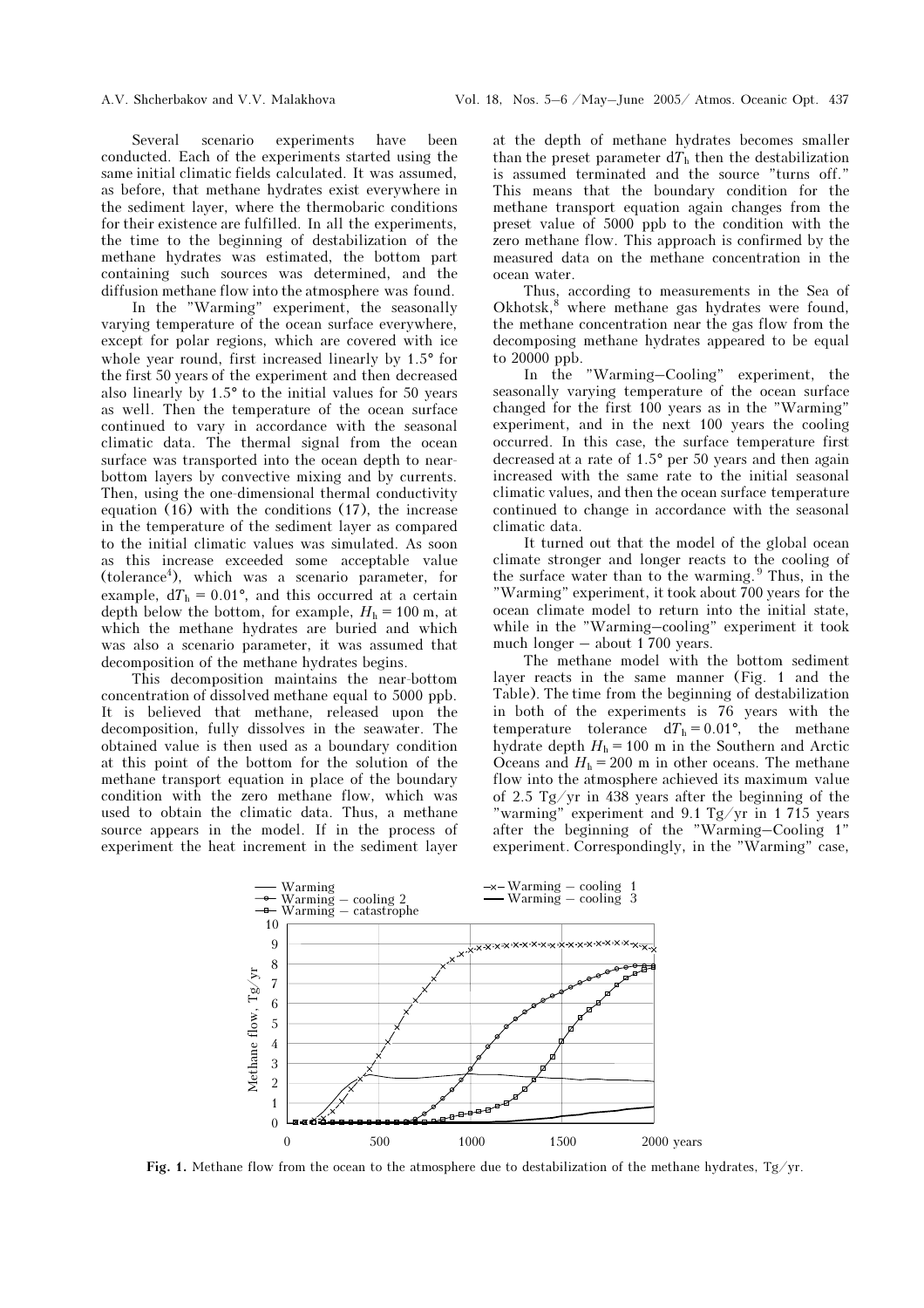| Experiment            | Þ.<br>$ex$ periment<br>Duration<br>$\tilde{a}$ | $\mathbf{y}$ r<br>destabilization<br>Beginning<br>$\sigma$ | methane<br>≿<br>Ρŵ<br>Maximum<br>flow, | achievement<br>maximum<br>$\Sigma$<br>flow<br>the<br>for<br>Time<br>$\sigma$ | ppb<br>methan<br>concentration<br>Maximum | achievement<br>$\mathcal{L}$<br>maxımum<br>concentration,<br>for<br>the<br>Time<br>ď | bottom<br>R<br>decomposing<br>۰o<br>occupied<br>o<br>hydrates<br>Maximum<br>area | veme<br>maxımum<br>achie <sup>®</sup><br>$\mu$<br>area.<br>ä<br>the<br>Ξ<br>ð |
|-----------------------|------------------------------------------------|------------------------------------------------------------|----------------------------------------|------------------------------------------------------------------------------|-------------------------------------------|--------------------------------------------------------------------------------------|----------------------------------------------------------------------------------|-------------------------------------------------------------------------------|
| Warming               | 2000                                           | 76                                                         | 2.5                                    | 438                                                                          | 595                                       | 908                                                                                  | 6.2                                                                              | 305                                                                           |
| Warming - Cooling 1   | 4000                                           | 76                                                         | 9.1                                    | 1715                                                                         | 2055                                      | 1307                                                                                 | 37.4                                                                             | 732                                                                           |
| Warming - Cooling 2   | 2000                                           | 560                                                        | 7.92                                   | 2000                                                                         | 1880                                      | 1783                                                                                 | 18.9                                                                             | 1600                                                                          |
| $Warning - Cooling 3$ | 8000                                           | 974                                                        |                                        | 2402                                                                         | 290                                       | 2324                                                                                 | 2                                                                                | 2014                                                                          |
| Warming - catastrophe | 5000                                           | 717                                                        | 10                                     | 4817                                                                         | 2172                                      | 5000                                                                                 | 41.5                                                                             | 4997                                                                          |

Table. Comparison of parameters of subsea methane hydrates in experiments

the source "turned on" within the area of no more than 6% of the ocean bottom and provided for the maximum mean concentration of dissolved methane equal to 595 ppb for 908 years, while in the "Warming–Cooling 1" experiment the sources "turned on" within the area larger than 37% of the ocean bottom and provided for the maximum mean concentration of dissolved methane of 2055 ppb for 1307 years.

If the methane hydrate depth  $H<sub>h</sub>$  increased to 300 m in the "Warming–Cooling 2" experiment, then the destabilization began already 560 years later after the beginning of the experiment, the sources "turned on" within the area smaller than 19% of the bottom and provided for the maximum mean concentration of dissolved methane equal to 1 880 ppb in 1783 years. The maximum methane flow into the atmosphere achieves 7.9 Tg/yr in only 2000 years.

If, in addition to  $H<sub>h</sub> = 300$  m, the temperature tolerance  $dT<sub>h</sub>$  was increased to 0.1° in the same "Warming–Cooling 3" experiment, then the destabilization began only after 974 years, the maximum methane flow was only 1 Tg/yr in 2400 years, the sources turned on only within 2% of the ocean bottom area, and the maximum mean methane concentration was only 290 ppb.

In the last experiment, the warming scenario was changed: the instantaneous catastrophic increase of the ocean surface temperature by 3° and further establishment of these temperature conditions were assumed. The other parameters were the same as in the previous experiment:  $H<sub>h</sub> = 300$  m;  $dT<sub>h</sub> = 0.1$ °. The process of destabilization of the methane hydrates began 717 years after this, which resulted in the gradual increase of the methane flow into the atmosphere during the whole experiment. The methane flow became 8 Tg/yr in 2100 years and for the integration time up to 5000 it increased to 10 Tg/yr.

The analysis of the calculated concentrations of dissolved methane in the ocean (Figs. 2 and 3) shows that methane hydrates, located at a depth of up to 1000 m in high latitudes in the Greenland Sea near the cost of North America, near Antarctica, and in the Arctic basin, destabilize in the first turn after the beginning of warming.



Fig. 2. Distribution of dissolved methane (ppb) in the ocean at a depth of 500 m in the "Warming" experiment in 400 years after the beginning of experiment.